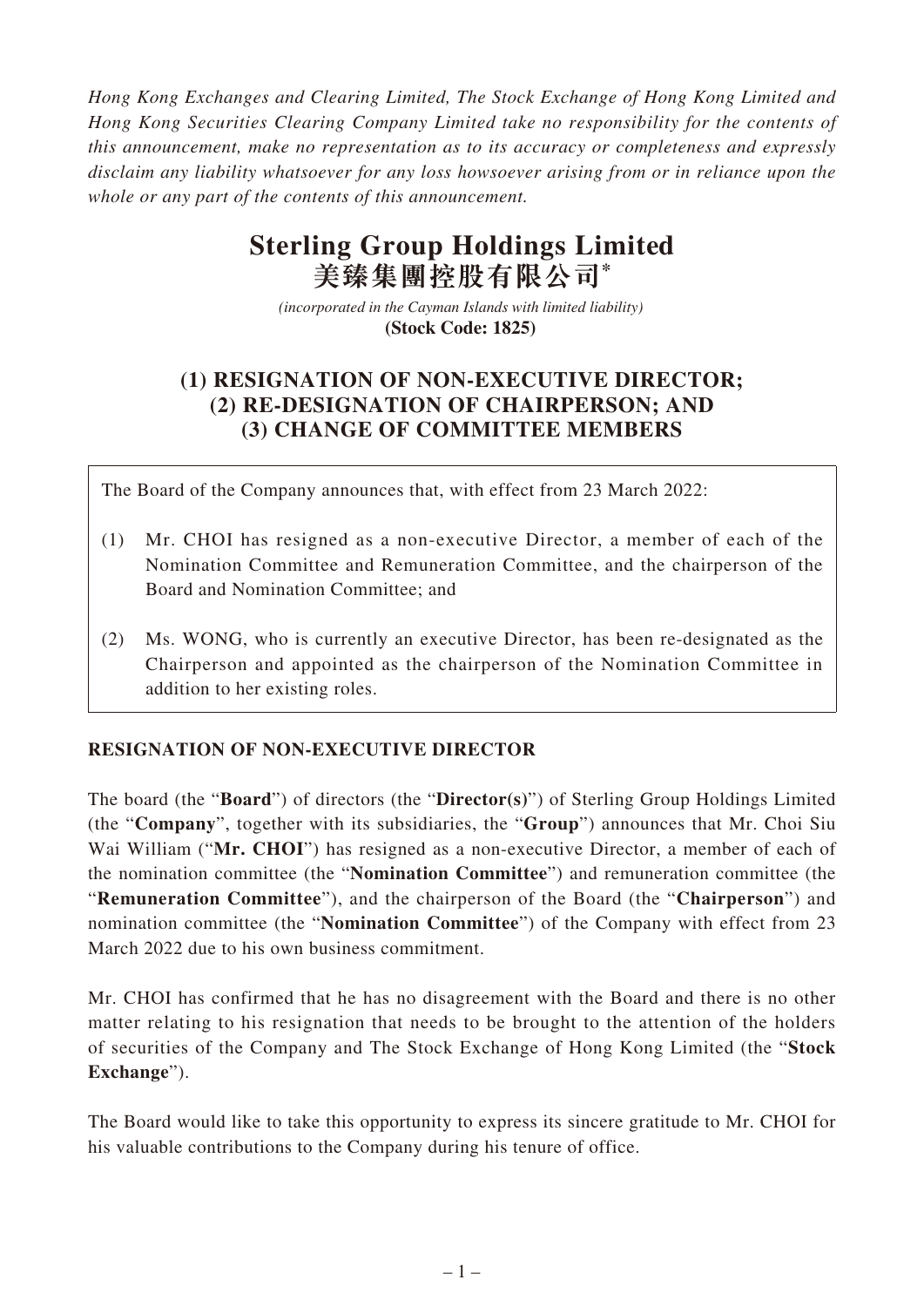### **RE-DESIGNATION OF CHAIRPERSON**

The Board announces that Ms. Wong Mei Wai Alice ("**Ms. WONG**"), who is currently an executive Director and a member of each of the Remuneration Committee and Nomination Committee, has been re-designated as the Chairperson in addition to her existing roles with effect from 23 March 2022. The biographical details of Ms. WONG are as follows:

Ms. WONG, aged 65, has been pivotal in developing the Group's business since the early 1990's and has been the chief executive officer of Sterling Apparel Limited ("**Sterling Apparel**"), a wholly-owned operating subsidiary of the Company, since November 2012. She was further appointed as an executive Director on 6 June 2017. She is also a member of the Remuneration Committee and Nomination Committee. Ms. WONG is primarily responsible for implementing corporate strategy, business development, product development, managing key client relationship and overall corporate performance. Ms. WONG is the spouse of Mr. Siu Chi Wai ("**CW Siu**"), the single largest shareholder of the Company, and the mother of Mr. Siu Yik Ming, an executive Director.

Ms. WONG has accumulated more than twenty-eight years of experience in the apparel industry. She was the general manager of Sterling Possessions (H.K.) Limited from 1 July 1994 to 31 October 2012, which was the predecessor company of Sterling Apparel.

Pursuant to the service agreement and the letter of re-designation entered into between the Company and Ms. WONG on 19 October 2021 and 23 March 2022, respectively, Ms. WONG's appointment is for a term of 3 years commencing on 19 October 2021 and shall be subject to retirement by rotation and re-election in accordance with the articles of association of the Company and The Rules Governing the Listing of Securities on the Stock Exchange (the "**Listing Rules**"). Ms. WONG is entitled to receive an annual remuneration of HK\$220,500 as executive Director and the Chairperson. Her remuneration is determined by the Board with reference to her experience and the prevailing market conditions.

As at the date of this announcement, Ms. WONG is deemed to be interested in 40,100,000 shares of the Company (being held by CW Siu), representing approximately 20.05% of the Company's total issued share capital, within the meaning of Part XV of the Securities and Futures Ordinance (the "**SFO**").

As at the date of this announcement, save as disclosed above, Ms. WONG (i) has no relationship with any Directors, senior management or substantial or controlling shareholders of the Company (as defined in the Listing Rules); (ii) does not hold any other position in the Group; (iii) does not have any interest in any shares, underlying shares or debenture of the Company and/or its associated corporation within the meaning of Part XV of the SFO; and (iv) did not hold any directorships in any other listed companies in the past three years.

Save as disclosed herein, the Board is not aware of any other matter relating to the re-designation of Ms. WONG that needs to be brought to the attention of the shareholders of the Company and there is no information required to be disclosed pursuant to Rules 13.51(2)(h) to (v) of the Listing Rules.